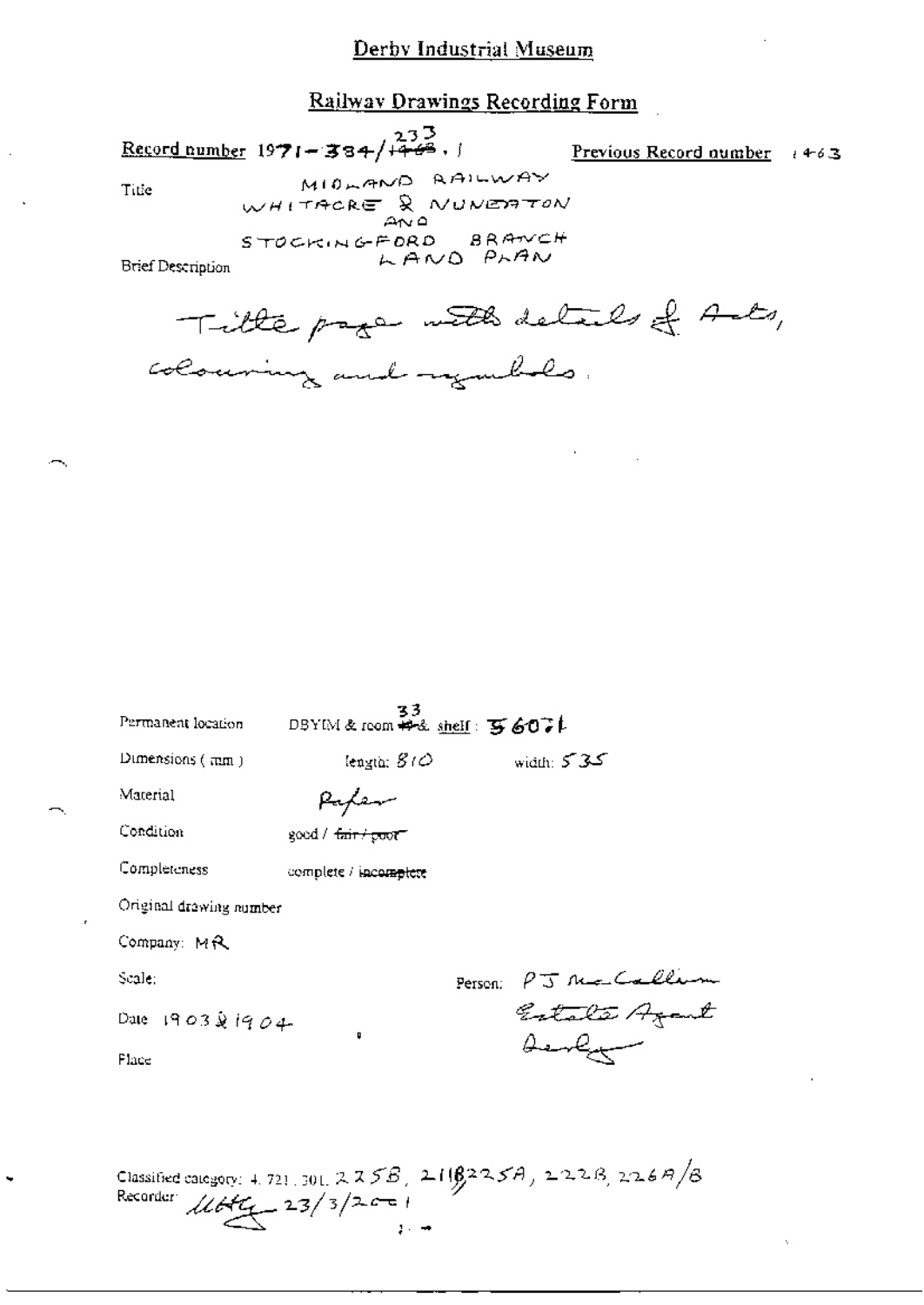#### **Railway Drawings Recording Form**

Record number 1971-384/ $\frac{233}{1563}$ . Previous Record number COUNTY OF WARWICK Title

**Brief Description** 

Plan of route showing tracks, buildings, bretges, roads, wetercourses and laudaurers. Parish of Netter Whitane. Parish of Shushoke. Landouners: Masters & Fellows of Cartherine College Cambridge. Randall FTCroscall. GR Shattlementh. Thomas Mayon Thermas Biddle, RtHon CBAdderly. mins Elizabeth Clifford. Scation was, junctions, Adjacent to River Bourne a hanger Birmingham Corp reservoir.

| Permanent location                                                       | $33$<br>DBYIM & room $\ddot{\bullet}$ & shelf : $560.$ |         |              |
|--------------------------------------------------------------------------|--------------------------------------------------------|---------|--------------|
| Dimensions (mm)                                                          | leugth: 810                                            |         | width: $535$ |
| Material                                                                 | forfre                                                 |         |              |
| Condition                                                                | good / <del>fair / poor</del>                          |         |              |
| Completeness                                                             | complete / incomplete -                                |         |              |
| Original drawing number $\mathsf{S}\mathsf{Q}_{\mathsf{new}}\mathcal{L}$ |                                                        |         |              |
| Company: MR                                                              |                                                        |         |              |
| Scale: $1'' = 2$ chains                                                  |                                                        | Person: |              |
| Date:                                                                    |                                                        |         |              |
| Place:                                                                   |                                                        |         |              |
|                                                                          |                                                        |         |              |
|                                                                          |                                                        |         |              |

 $\frac{3}{4}$  M

Classified category: 4, 721, 301,  $2\mu$   $6$ ,  $225B$ Recorder:  $11466 - 23/3/2001$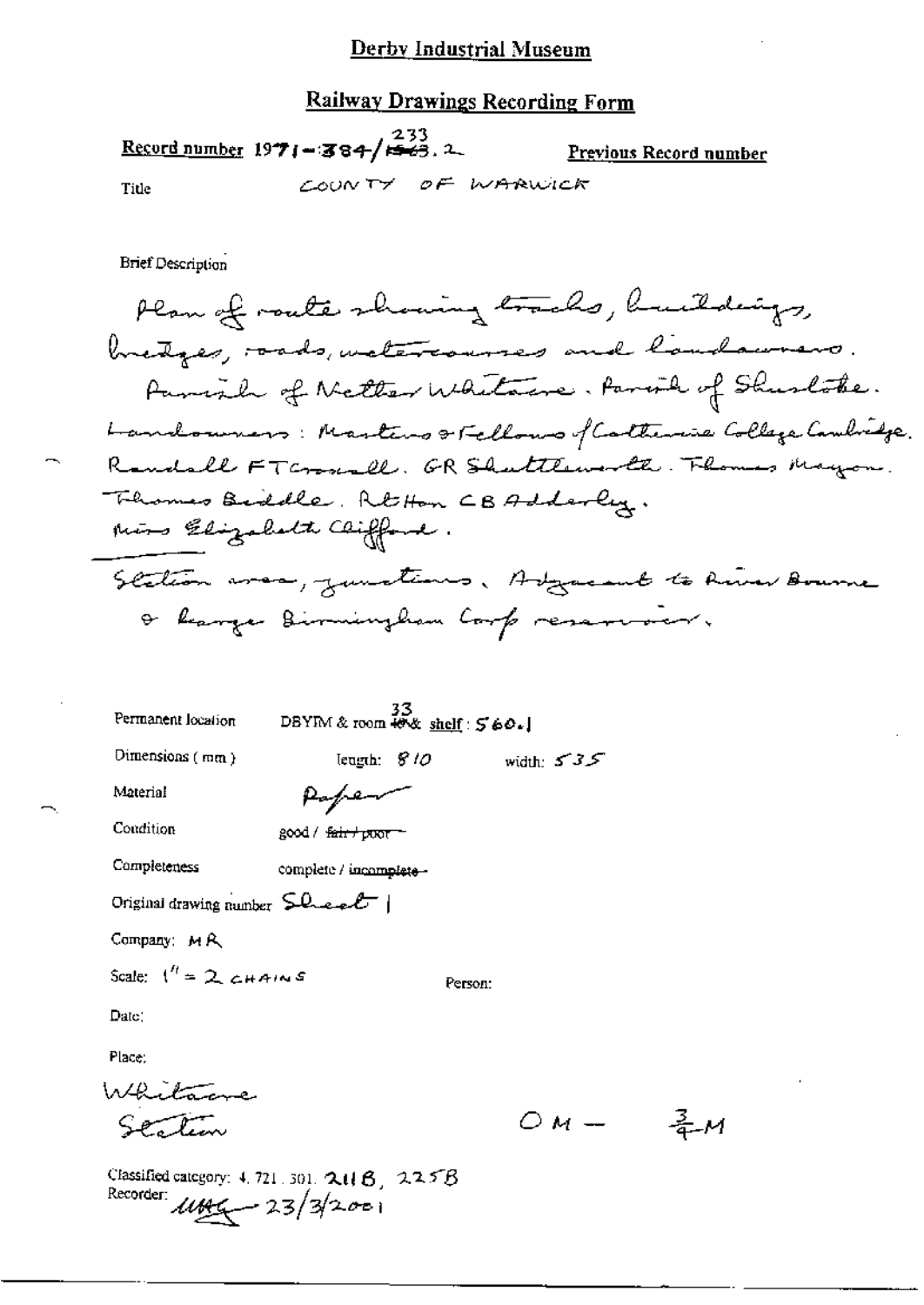$\frac{\text{Record number}}{1971 - 384}/612.2$ 

CATTEI Previous Record number

Title

**Brief Description** 

Plan of route chaning tracks, roads, buildings, aratercourses, fields a landowners County of Warnick. Panul of Shustche. Landowners: DAdderleys Charity. Randall F.T. Croscall. Berminglam Corporation. WSQMrsDugdale. Station area & zunstion between Derly / Birminglan route & Numerton/Hampton meter. Single line-double format River Bourne culverted. Road diverted.<br>Earthworks for line to east of retation. Permanent location DBYIM & room  $\frac{1}{32}$ & shelf:  $\frac{1}{32}$  560.3 RT.O. Dimensions (mm) longth;  $820$  width;  $540$ Material Poper Condition good / fair+poor Completeness complete / incomplete = Original drawing number  $SHEET$  | Company: Scale:  $1'' = 2 \text{ cmains}$ Person:  $Date:$ Place: Whitewe  $OM.P - \frac{3}{4}MP$ Station

Classified category: 4, 721, 301, 2, 05H, 2, 11B Recorder  $\mu = 21/10/2000$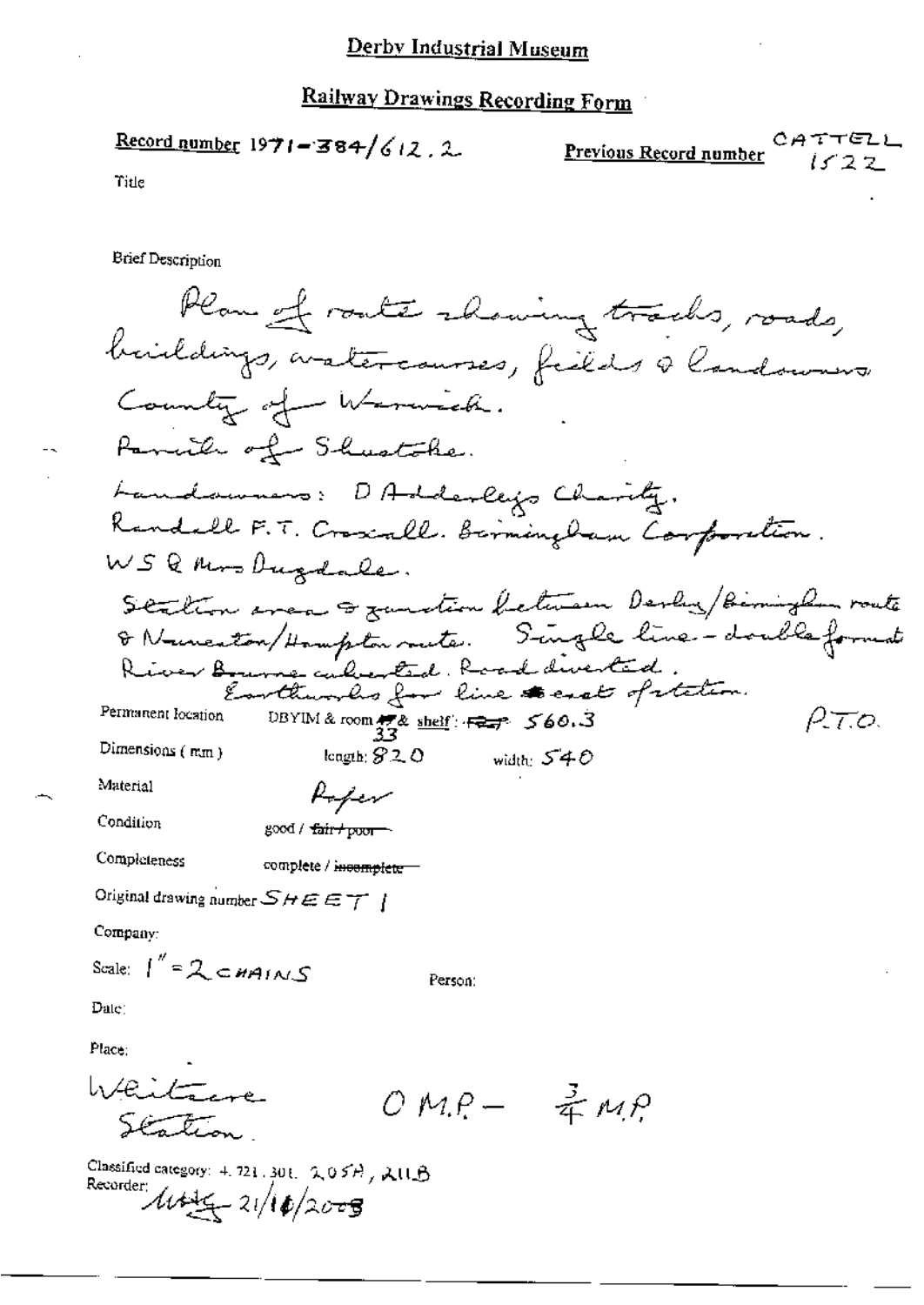# **Railway Drawings Recording Form**

Record number  $2005 - 496/34$ 

Previous Record number

Title

WATER ORTON

Briet Description<br>Remet ridings rhowing there by Compass shown wrong way up 180°.

| Permanent location      | 33<br>DBYIM & room $\blacksquare$ & shelf : 12.3 |
|-------------------------|--------------------------------------------------|
| Dimensions $(mn)$       | length: $865$<br>width: $255$                    |
| Material                | Tracing fabric                                   |
| Condition               | good / fair-poor                                 |
| Completeness            | complete / incomplete                            |
| Original drawing number |                                                  |
| Company:                |                                                  |
| Scale:                  | Person:                                          |
| Date: May 3rd 1911      |                                                  |

Place:

Intactiv Onton

Classified category: 4.721.301. 2 | 1 B.  $226C.211A$ Recorder:  $1149$   $17 - 3 - 2006$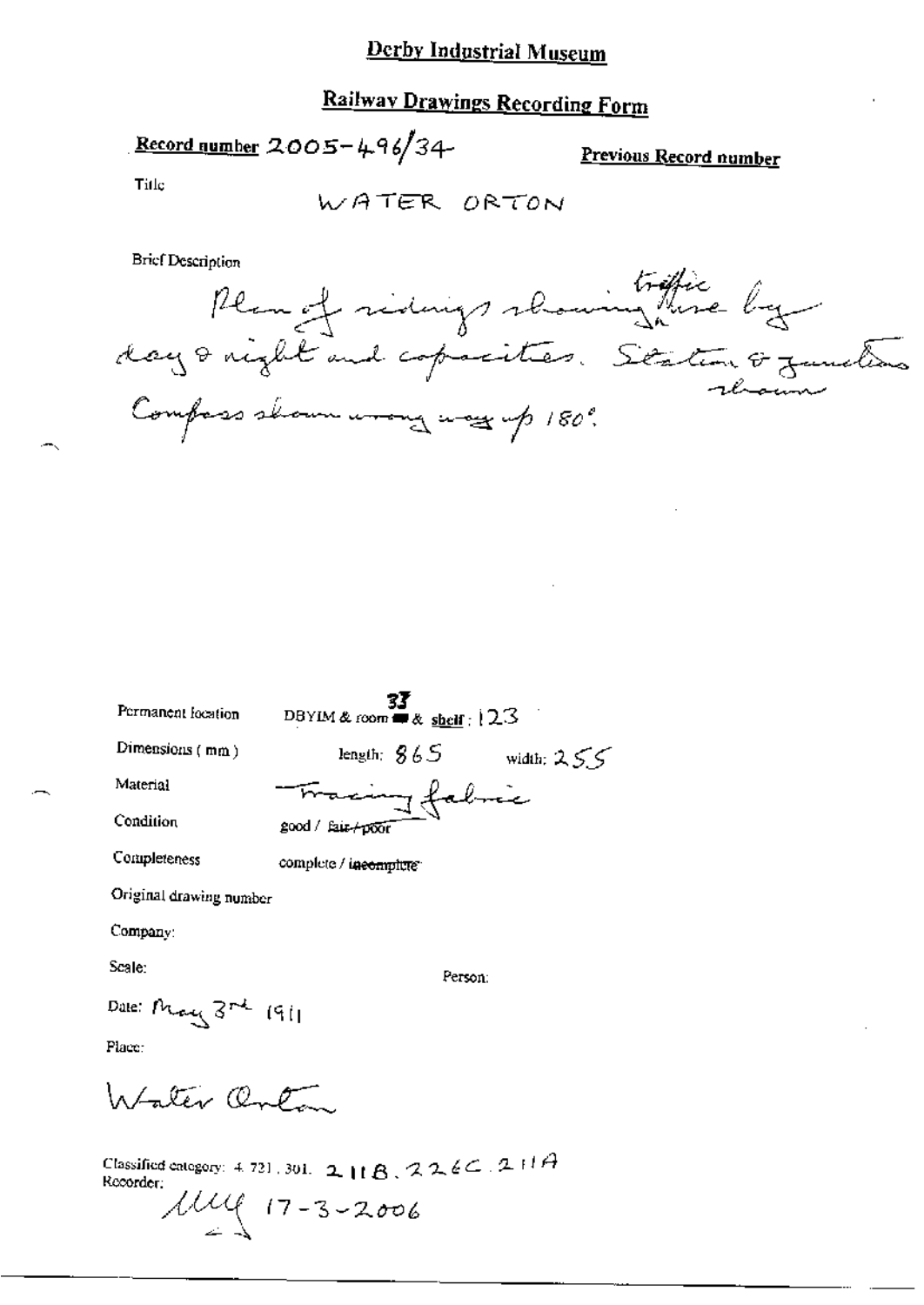$$
\frac{\text{Record number}}{1971 - 384} / \text{601.} \mid 7
$$

$$
\underbrace{Previous\text{ Record number}}_{1564}
$$

Title

жų,

| Brief Description                                                   |
|---------------------------------------------------------------------|
| Plan of route showing tracks, heild                                 |
| watercourses and fields.                                            |
| County of<br>Warwick                                                |
|                                                                     |
| Paraille affinitionale Formerly forcial of Curdevorth.<br>Landowner |
| ht Hon Orlando George Chorles Karl of Bradford.                     |
| The Birmingham Fame & Rea District brainage Board.                  |
| Wester Orton                                                        |
|                                                                     |
|                                                                     |
| Permanent location<br>DBYIM & room 49 & shelf $\approx$ 12. O       |
| Dimensions (mm)<br>leagth: $S/S$<br>width: $535$                    |
| Material<br>Kaper                                                   |
| Condition<br>good / fair poor                                       |
| Completeness<br>complete / incomplete                               |
| Original drawing number $\mathcal{SHEET}$ $\int\mathbf{6}$          |
| Company: MR                                                         |
| Scale: $1'' = 2 \text{ cm}$<br>Person:                              |
| Date:                                                               |
| Place:                                                              |
| Winter Orton<br>$3640 - 010$                                        |

Classified category: 4.721.501.  $226C$ ,  $227.4$ ,  $211B$ .<br>Recorder:<br> $\sqrt{UU}$   $10/p/2003$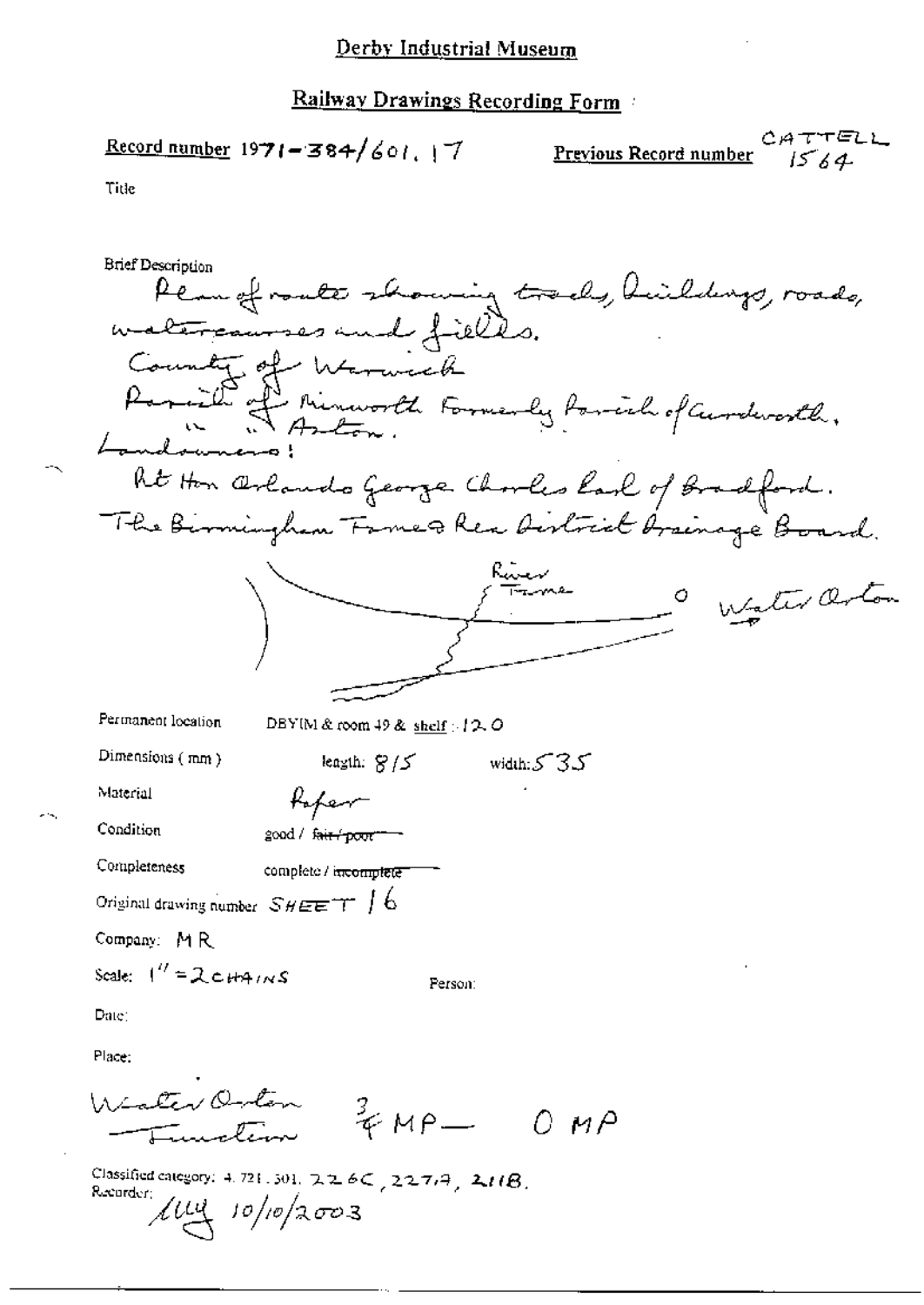#### Railway Drawings Recording Form

 $c$ ATTELL Record number 1971 = 384/284.1-, 4-Previous Record number  $1129$  $M, R$ . Title

LAND AT WATER ORTON

**Brief Description** 

Permanent location DBYIM & room 49 & shelf : it 3

Dimensions (mm)

length;  $4-35$  width:  $355$ 

Material Condition

good / fair / poor

Paper

Completeness

complete / ineomplete

Original drawing number  $\times$  2.63

Company:  $M.R$ .

Scale:  $1'' = 40$ FEET

Date: 17 Qut 1908

Person: Remember Gugens office

≂

Place:

Whalen Orlan

Classified category: 4, 721, 301. 2002 74 211B Recorder  $\mu\mu$  19/12/2001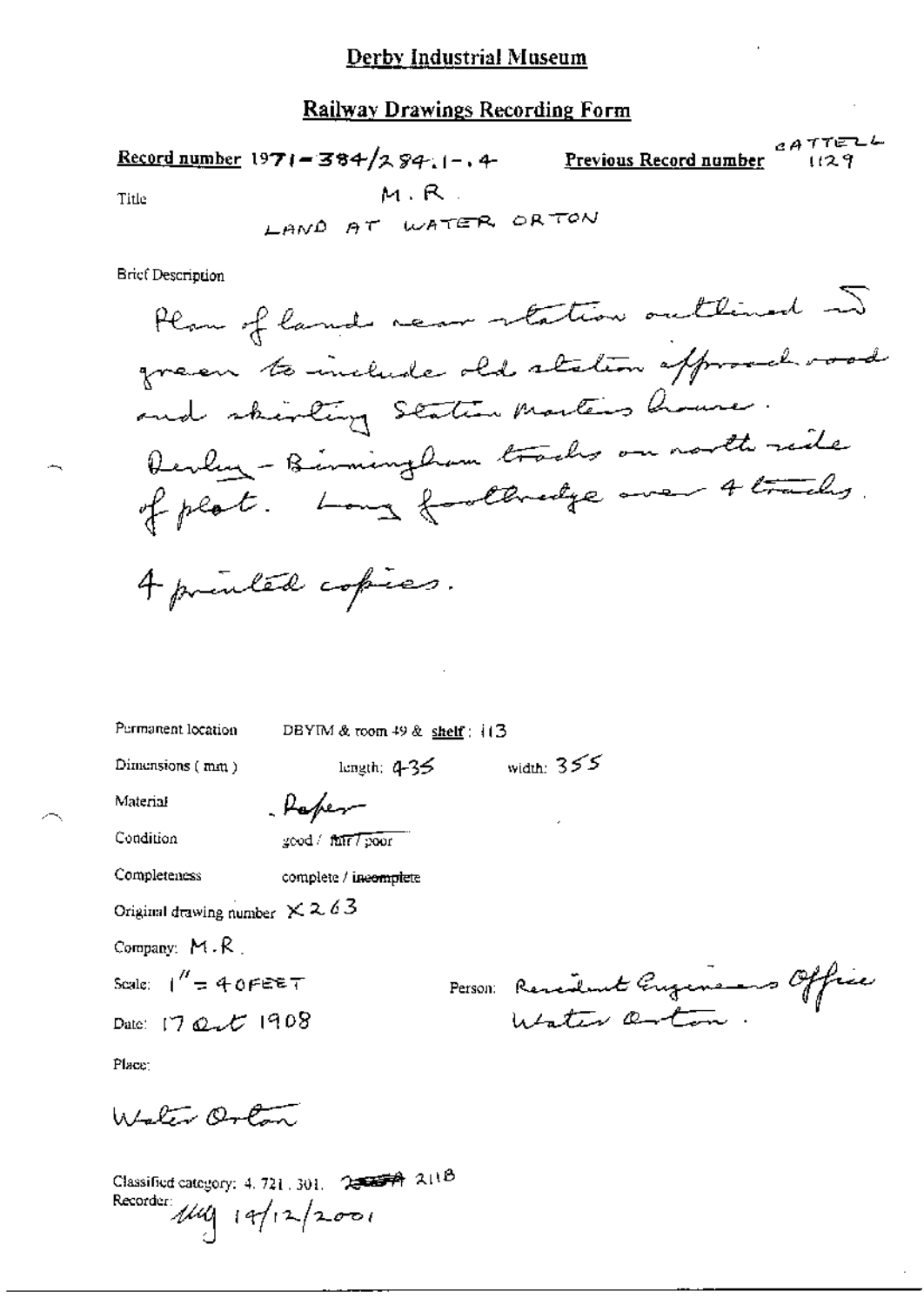# **Railway Drawings Recording Form**

Record number  $2005 - 496/22$ 

Previous Record number

Title

**Brief Description** 

Handstamm mate diagram from Cartle Bromwich through New Street to - Kings Norton with the avoiding loop through Comp Hill. Signal boxes, stations, indings

Permanent location

**37**<br>DBYIM & room **as** & shelf:  $123$ 

Dimensions (mm)

length;  $2145$ width:  $180$ 

Material

Paper

Condition

Completeness

good / fair / poor -

complete / incomplete

Original drawing number

Company:

Scale:

Person:

Date:

Place:

Birminghom

Classified category: 4.721.301. 2118, 215A, 21510. 231A, 232, 237A, 239C Recorder:

 $\mu_{4}$  10/3/2006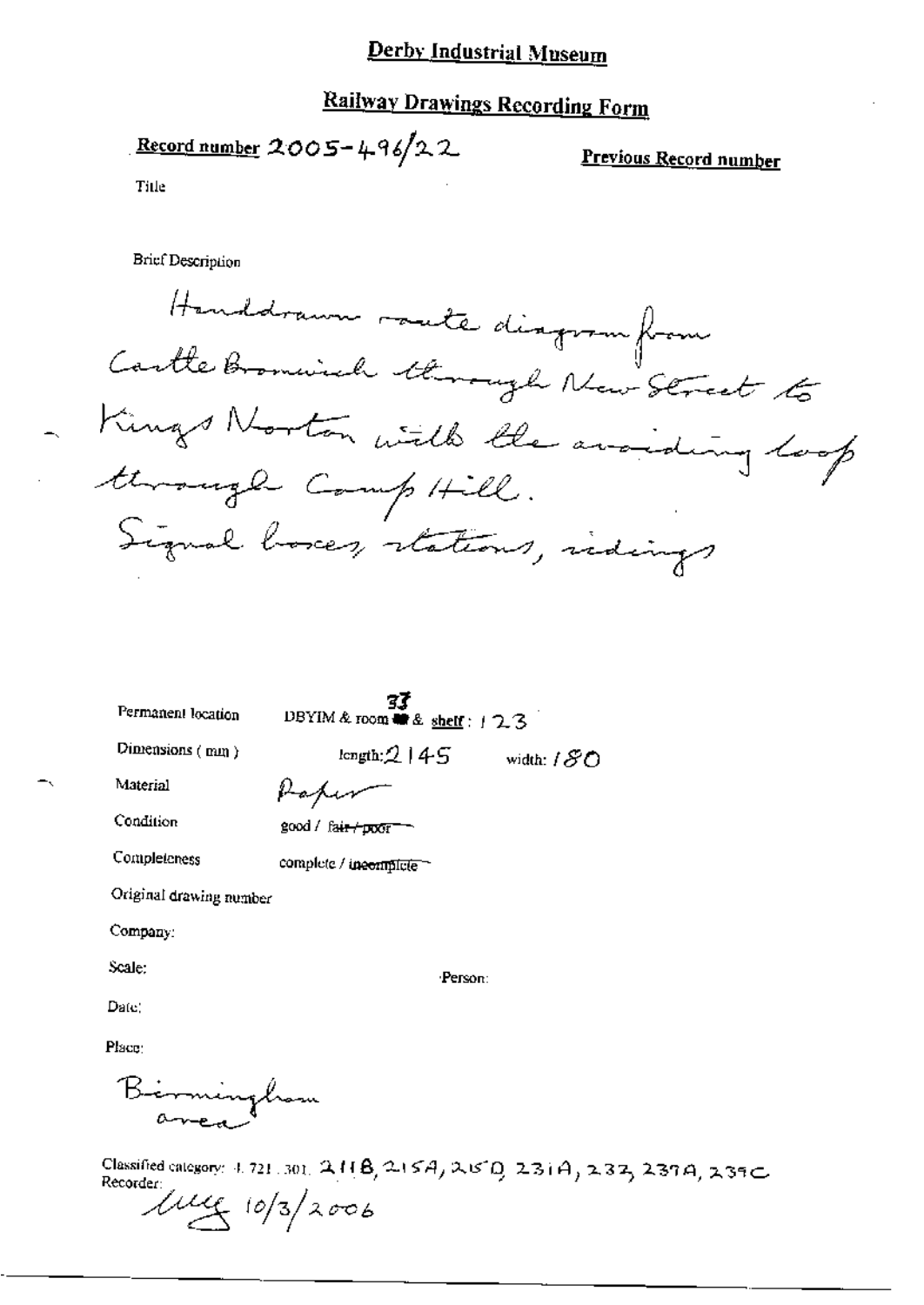Record number 1971-384/620

CATTELL Previous Record number  $i517$ 

Title

**Brief Description** 

width:

Person: CJO

Permanent location

DBYIM & room 49 & shelf: (2)

Dimensions (mm)

length:

Material

Condition

Papermit good / fair7poor

Completeness

complete / incomplete

Original drawing number  $21V$ 

Company:

Scale:  $1^{h}$ =2 cHAIN

Date:  $I_{\text{max}}$  1882

Place:

Contte Bromwich

Classified category: 4, 721, 301,  $2 \text{ H} R$ Recorder:  $\mu$   $\sim$  7/11/2003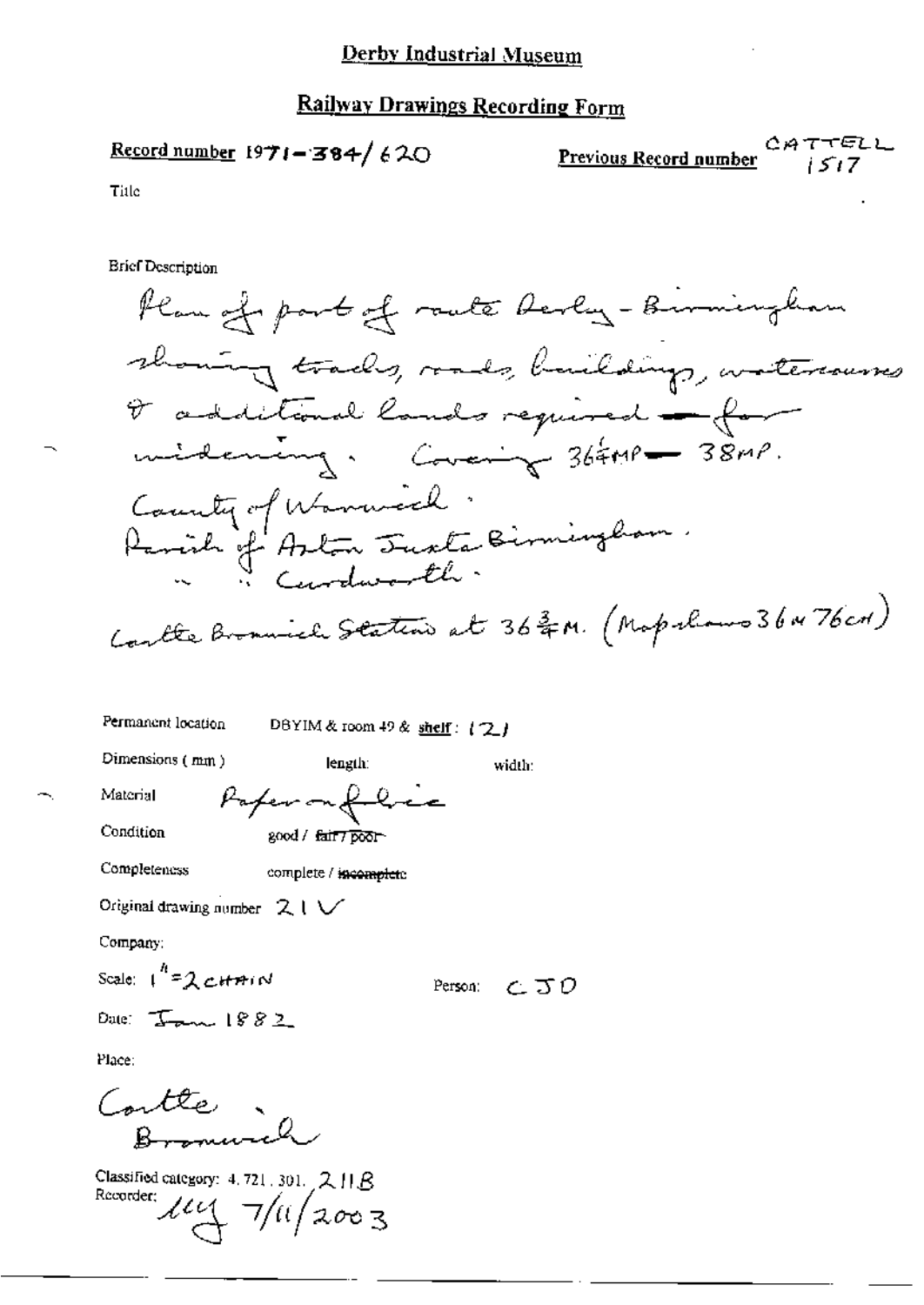# Railway Drawings Recording Form

Previous Record number  $1564$ 

 $\mathcal{L}_{\mathcal{A}}$ 

Tide

| Brief Description                                                                        |
|------------------------------------------------------------------------------------------|
| Pean of roate showing tracks, Heildigs, roads,                                           |
| watercourses and fields.                                                                 |
| County of Warwick                                                                        |
|                                                                                          |
| Parish of Minusorth Formerly Parish of Curdworth.<br>Landouners: Aston.                  |
| Tohn Guest. RtHon OGC Earlof Bradford.                                                   |
| Rev R Bayot. Birningham Fame & Rea Airlaich Arainge Board.                               |
| JD Blakesley. Chokes BAdderley.                                                          |
| Rev W Legg / Egenton Arden Bagot.                                                        |
| Rev G Phillimore / Egenton Adron Bagot.                                                  |
| بخكائمهم                                                                                 |
| Permanent location<br>DBYIM & room $49$ & shelf : $12.0$                                 |
| Dimensions (mm)<br>width: $5.35$<br>length: $8/5$                                        |
| Material<br>Kapam                                                                        |
| Condition<br>good / f <del>air/poor</del>                                                |
| Completeness<br>complete / <del>hicomplete</del>                                         |
| Original drawing number $SHEET$ / $7$                                                    |
| Company: MR                                                                              |
| Scale: $1'' = 2 \text{ cm}$<br>Person:                                                   |
| Date:                                                                                    |
| Place:                                                                                   |
| mble:<br>$364 \mu P - 3547 P$                                                            |
| Classified category: $4.721,301, 2.2.77$ , $2.11B$ .<br>Recorder:<br>$\mu$ uy 10/10/2003 |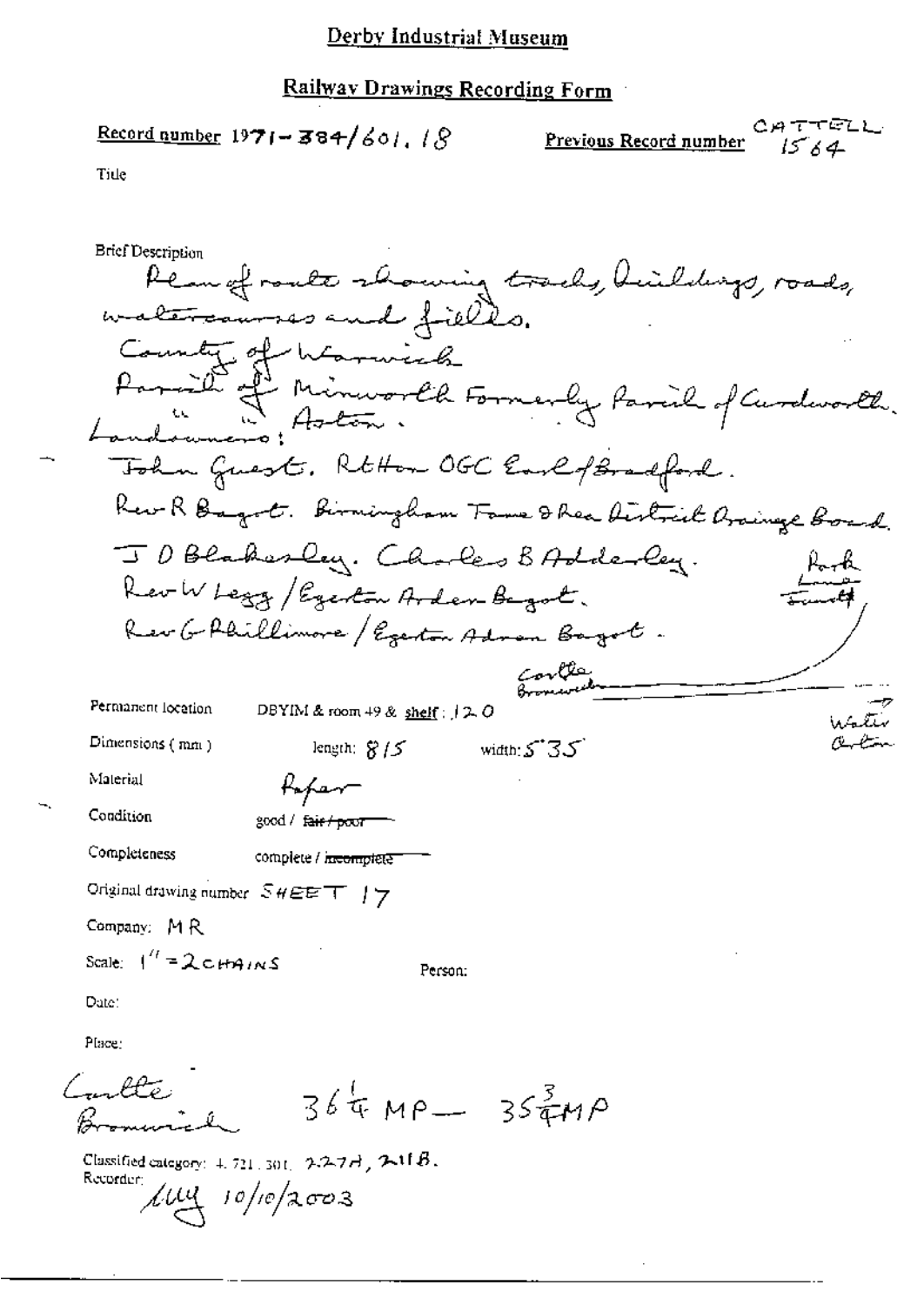## **Railway Drawings Recording Form**

#### Record number 1997-5/387

Previous Record number HRP132/431

Title

**Brief Description** 



| Permanent location                                                               | DBYIM & room $+9$ & shelf : $\overline{2}$ $\overline{5}$ |                                   |
|----------------------------------------------------------------------------------|-----------------------------------------------------------|-----------------------------------|
| Dimensions (mm)                                                                  |                                                           | $length: 460$ width: 33 $\degree$ |
| Material                                                                         | fafen                                                     |                                   |
| Condition                                                                        | good fair poor Brittle                                    |                                   |
| Completeness                                                                     | complete / incomplete Music                               |                                   |
| Original drawing number                                                          |                                                           | 772                               |
| Company: $M$ R.                                                                  |                                                           |                                   |
| Scale: $1^{n}$ $\leq$ 2 $c$ HAINS                                                |                                                           | Person:                           |
| Dale: May 17, 1850                                                               |                                                           |                                   |
| Place:<br>Bromford                                                               |                                                           |                                   |
| Classified category: 4, 721, 301, 30254<br>Recorder:<br>$111\frac{1}{2}$ 20/2/98 | 2115                                                      |                                   |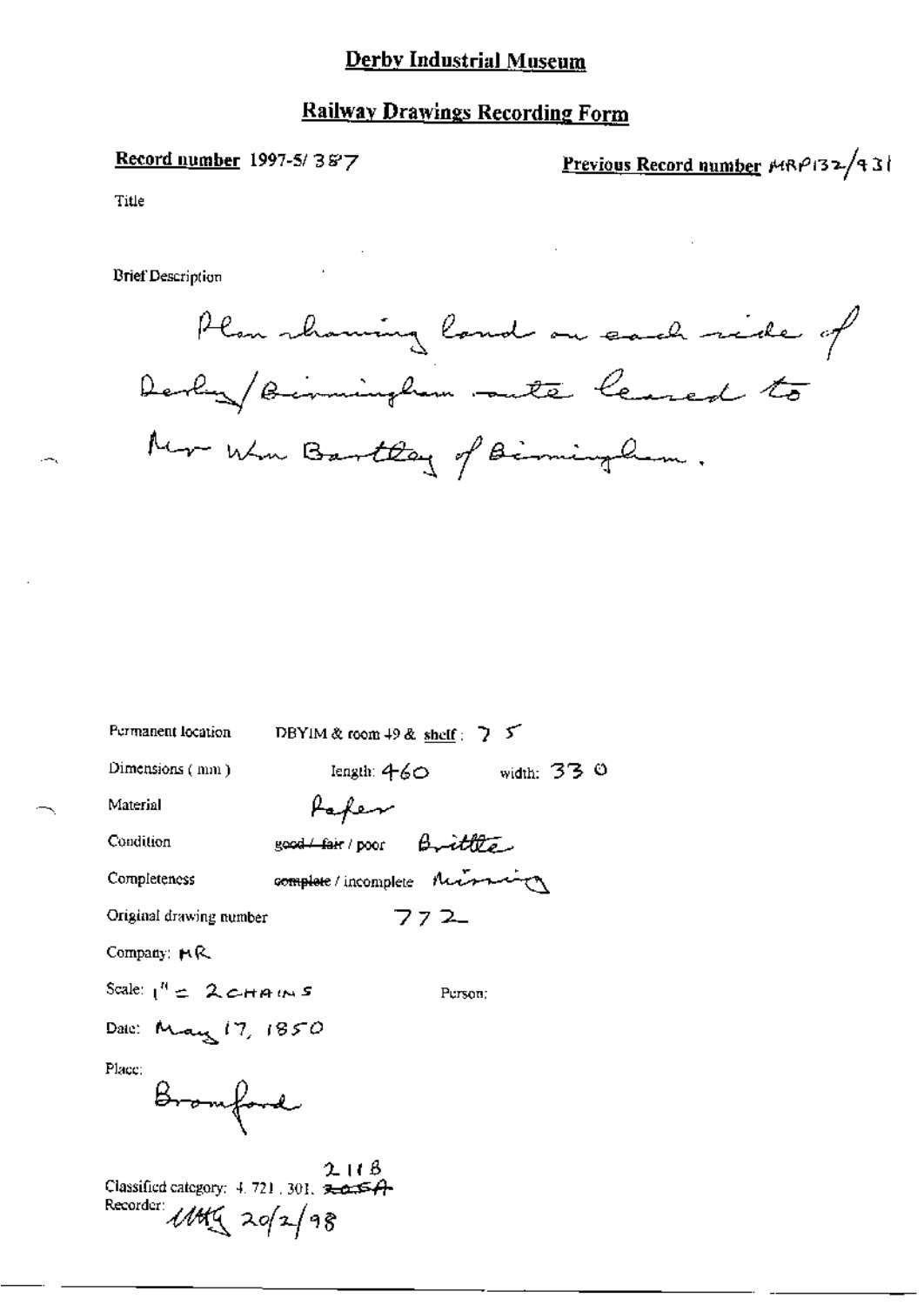### **Railway Drawings Recording Form**

Record number 1997-5/ $\sqrt{1.5}$   $\sqrt{2.5}$ 

Previous Record number MRP132/912

Title

**Brief Description** 



width:  $330$ 

Permanent location

DBYIM & room 49 & shelf:  $\sqrt{\sigma}$ 

length:  $(910)$ 

forfermon folice

Dimensions (num)

Material

Condition

Completeness

complete / incomplete

good / fair / poor

Original drawing number

Company: MR

Scale:

Person:

 $,836$ 

Date:

Place:

Bromford Kisduck Washington Heath,

Classified category: 4, 721, 301,  $2H$   $8$ Recorder use 6/8/1999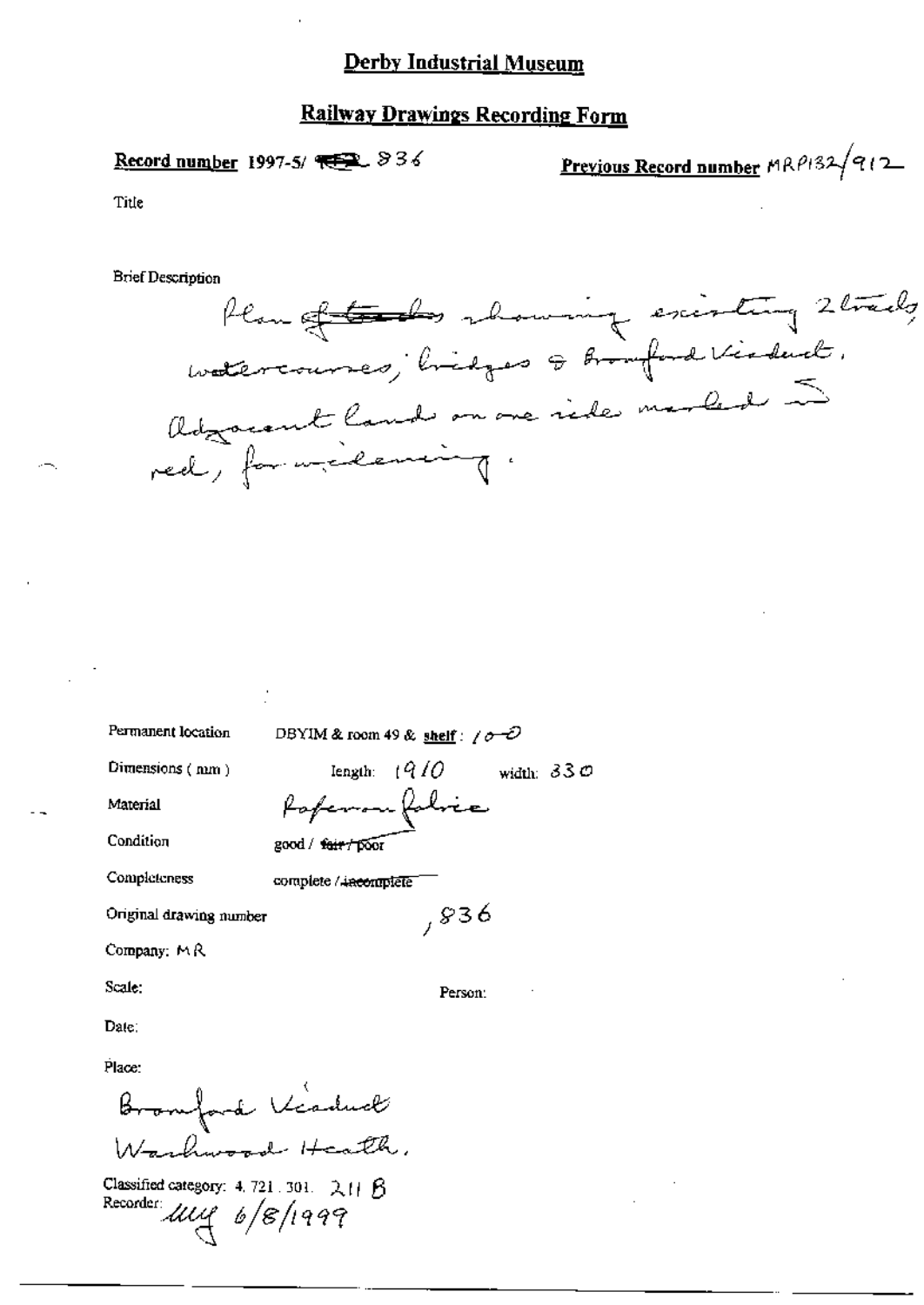#### **Railway Drawings Recording Form**

CATTELL Record number 1971-384/ $52$ Previous Record number  $1552$ additional Lands New 1874 at Title  $S$  $A$  $L$  $T$  $A$  $E$  $Y$ **Brief Description** Plan of part of larly-birmingham route at Washwood Health about land on south vide required by MR. Rental to: Landounces: RtHam Sir CB Adderley. Mary Ann Hill & Richard Hill, Mary Ann Brown. Thomas Blyth: .<br>Richard Taylor & Edward Hales. William Hatton P Modownence, Butcher, Mayor, aldermen & Burgesses of Borough of Birmingham. non Osbarne. Permanent location DBYIM & room 49 & shelf:  $i/8$ Dimensions (mm) length:  $2090$  width:  $660$ Rafer on folses Material Condition good / fair / proor Completeness complete / incomplete  $0/545^{\circ}$ Original drawing number Company; Scale:  $\int_{0}^{R} = \int \mathcal{L} H H d\mu$ Person: Date: Noon 1874. Survey Aug 1875 Placer WerhwoodHeckle MP39. <del>Sulley</del> S.B. Classified category:  $4.721, 301, 2.1$   $B$ Recorder:  $\mathcal{UU}$  2-5-2003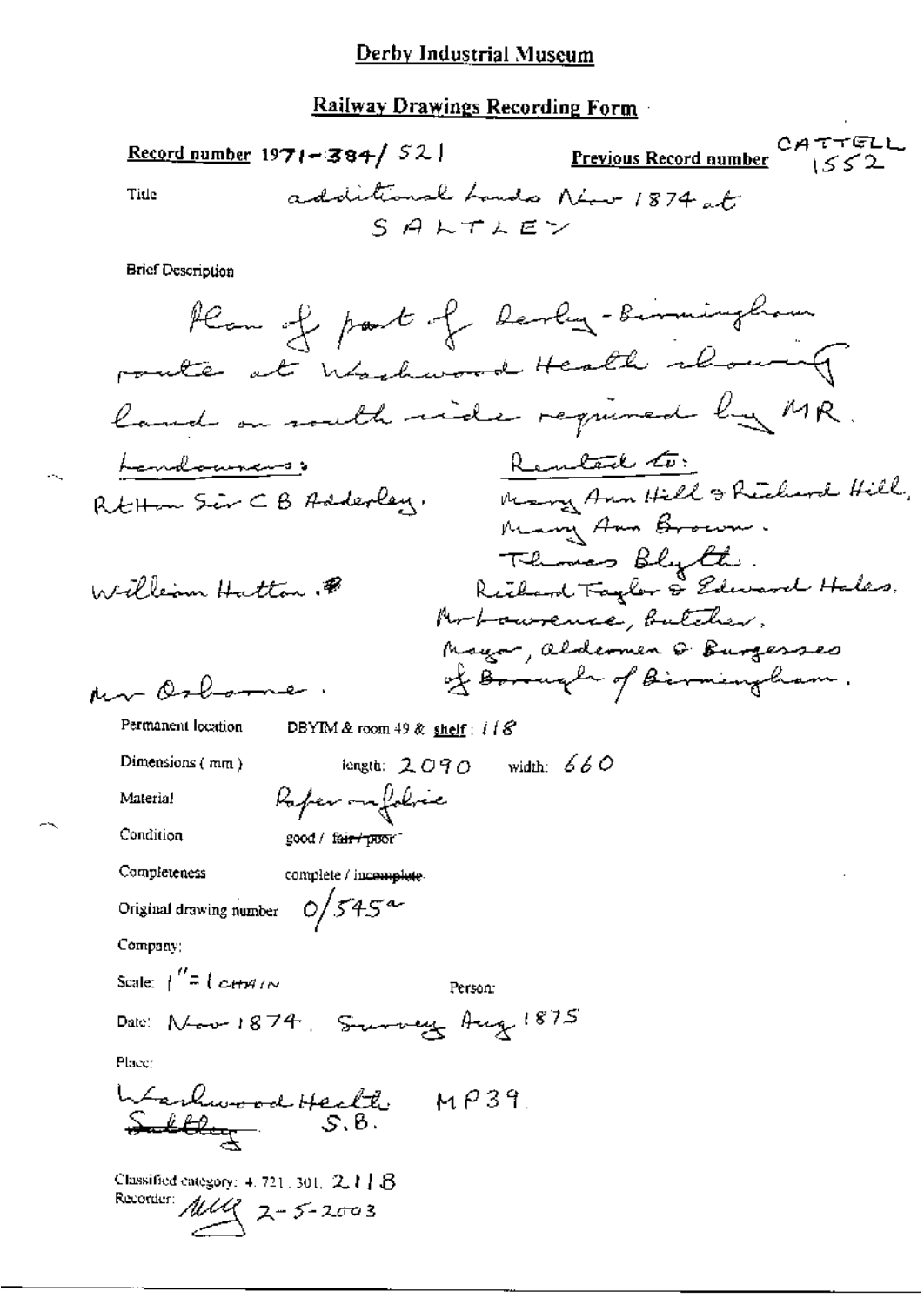Record number 
$$
1971 - 384/391
$$
 1 Previous Recon

$$
\frac{\text{[ous Record number}]}{1144}
$$

Title

**Brief Description** 

 $\rho_{\overline{J}}$  o.

Permanent location DBYIM & room 49 & shelf:  $15$ Dimensions (mm) length:  $2700$  width:  $665$ Paferon folice Material Condition  $good /$  fair  $\rightarrow$ Completeness complete / incomplete... Original drawing number Company: MR Scale:  $\int_{0}^{t} f(t) dt$ Person: Date:  $T_{\text{true}}$  1916

Place:

Washwood Health<br>Classified category: 4, 721, 301, 2007 Recorder  $\mu$ Meg 23/8/2002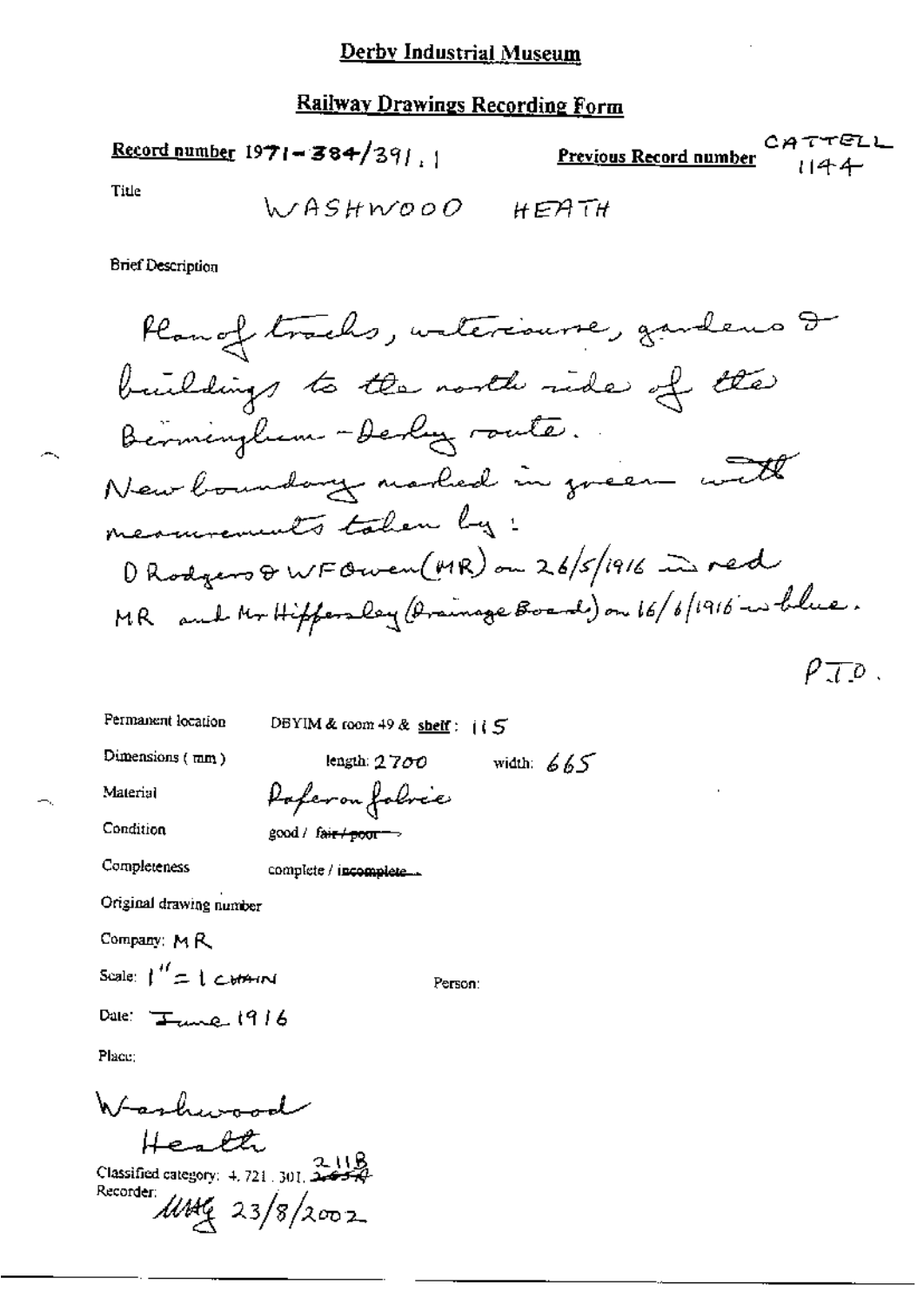#### **Railway Drawings Recording Form**

Record number  $1971 - 384/391$ . 2

CATTELL CREWIOUS Record number 1145

Title

WASHWOOD HEATH

ADDITIONAL SIDING ACCOMMODATION. UP SIDE

MICLAND RAILWAY

**Brief Description** 

Plan showing additional sidings on north side of birmingham-berly roate Tracks, buildings, bridges, watercourses shown. Gradient profile rection shown.  $P\top Q \rightarrow$ 

| Permanent location      | DBYIM & room 49 & shelf: $15$ |              |  |
|-------------------------|-------------------------------|--------------|--|
| Dimensions $(mm)$       | length: 4290                  | width: $510$ |  |
| Material                | fofen                         | ٠            |  |
| Condition               | good / fair / poor            |              |  |
| Completeness            | complete / incomplete ~       |              |  |
| Original drawing number |                               |              |  |
| Comnoss:                |                               |              |  |

Scale:  $1''$  =  $+0$  FEET, PLAN<br> $1''$  =  $10$  FEET, VERTICAL Person:

Date:

Place:

f

Warburood  $H = LH$ <br>Classified category: 4.721.301.  $\overleftrightarrow{L}$ Recorder:  $\mu$ bk $\frac{1}{2}$  23/8/2007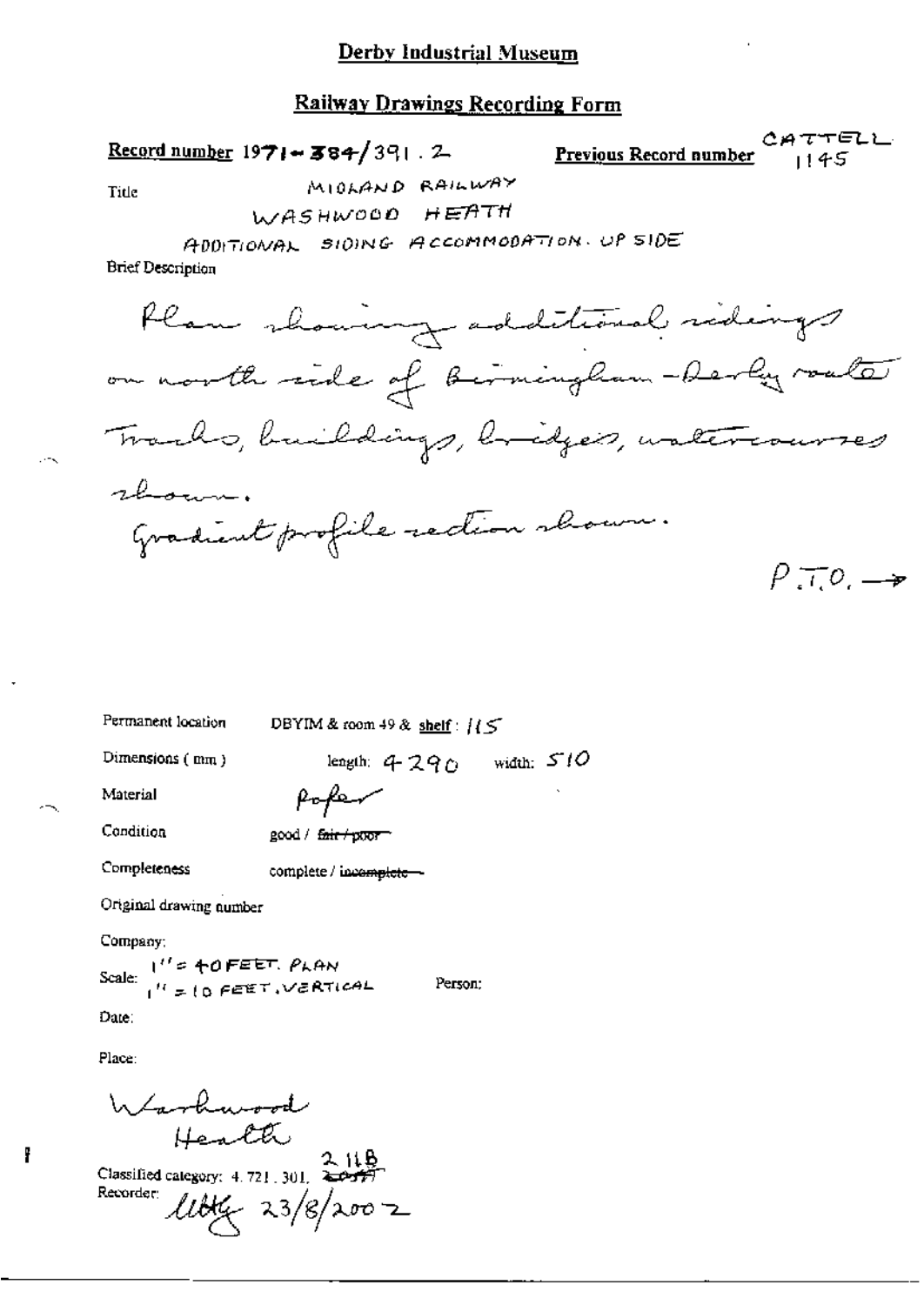## Record number 1971-384/391.4

CATTELL Previous Record number

Title

WASHWOOD HEATH

**Brief Description** 

Print of 1971-384/391.3 with running meanments, taken with steel tope, Marked.

Permanent location

DBYIM & room 49 & shelf:  $||5||$ 

Dimensions (mm)

length:  $2680$  width:  $650$ 

Person:

Material

Condition

tapen good fair / poor

Completeness

complete / incomplete

Original drawing number

Company: MR

Scale:  $\int_{0}^{H}$   $\approx$   $\int$   $\epsilon$   $H$   $\theta$   $\sim$   $\theta$ Date: 26/5/1916

Place:

Warlwood Health

Classified category:  $4.721.301.$  2-8-579<br>Recorder: Recorder  $Ully 23/8/2002$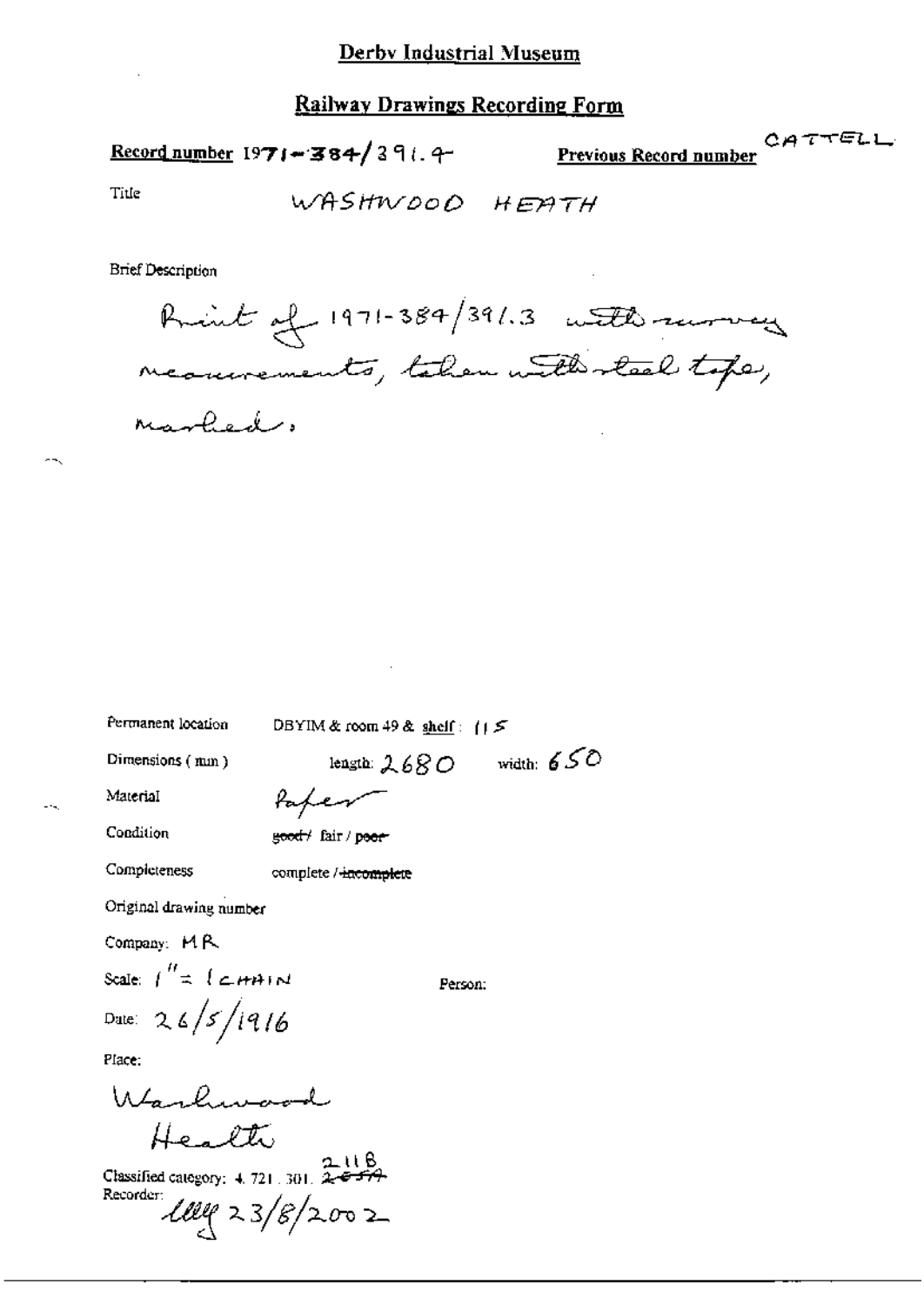# Record number 1971-384/391.5

 $\text{CATTELL}\xspace$  <br> <u>Previous Record number</u>

Title

**Brief Description** 

Brint off 1971-384/391.3 with<br>boundary nurvey lines and dinensions<br>from datum rail.

Permanent location

DBYIM & room 49 & shelf:  $\{\sqrt{\}$ 

Poperonfoloce

Dimensions (mm)

length:  $2.680$  width:  $555$ 

Person:

Material

Condition

Completeness

complete Lincomplete

good / cair/poor

Original drawing number

Company:  $M R$ 

Scale:  $\int_{0}^{H}$  = { C+++++ M

Date:

Place:

Warleywood  $H = 20$ Classified category: 4, 721 [ 301] Recorder: llly 23/8/2002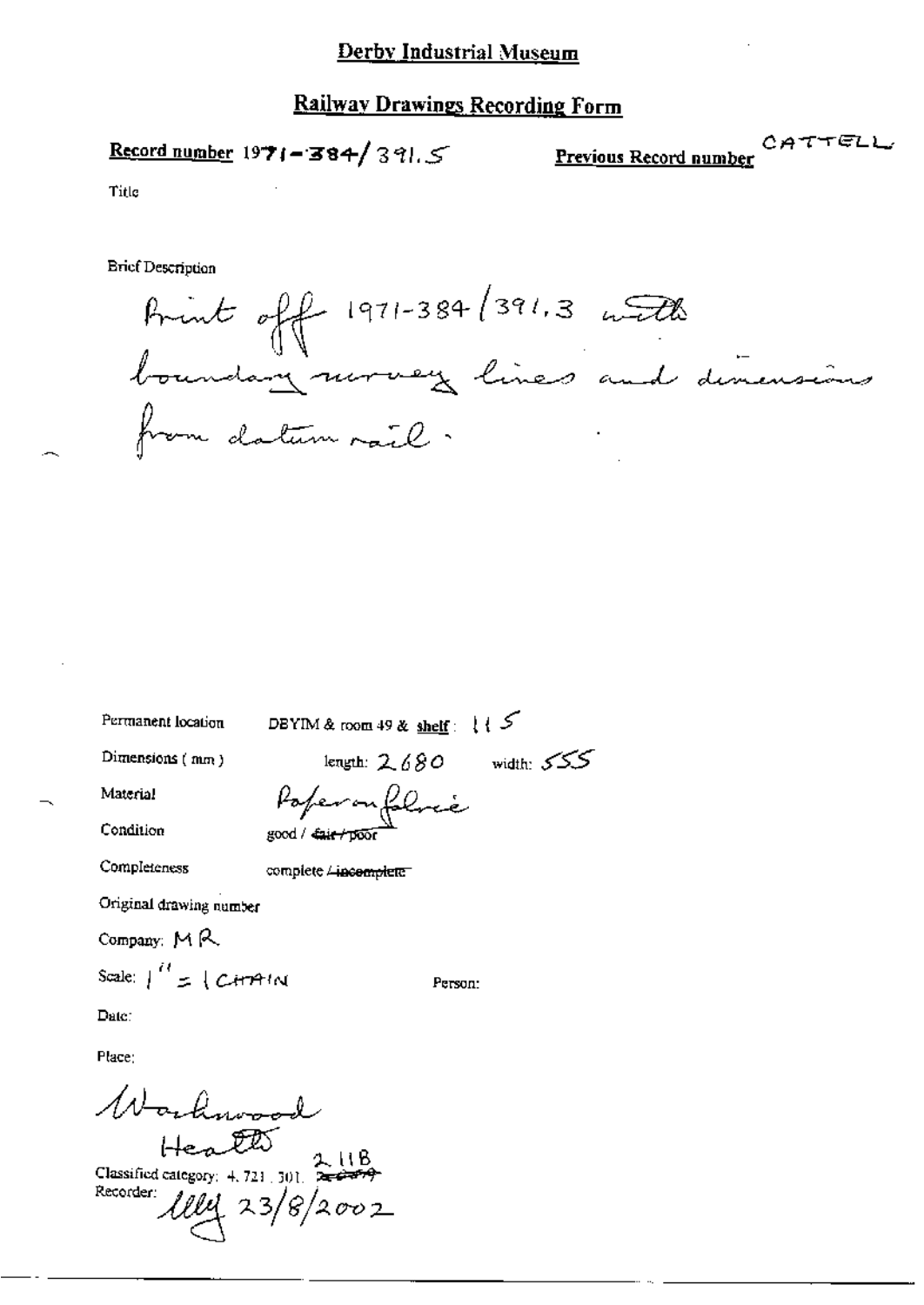Record number  $1971 - 384/391.3$ 

CATTELL **Previous Record number** 

Title

WASHWOOD HEATH

**Brief Description** 

 $\mathbf{f}_i$ 

 $P. T. O.$ 

Permanent location DBYIM & room 49 & shelf : [ [5] length:  $2680$  width:  $640$ Dimensions (mm) Tracing fabric Material Condition good / fair + poor. Completeness complete / jncomplete. Original drawing number  $C5201$ , Company: Scale:  $\int_0^{R} f(x) \, dx$  |  $C$  HAM Person: Date: 31 May 1916 Place: Warbwood Health Classified category: 4, 721, 301,  $\overrightarrow{P}$ Recorder:  $\mu\nu\chi$  23/8/2002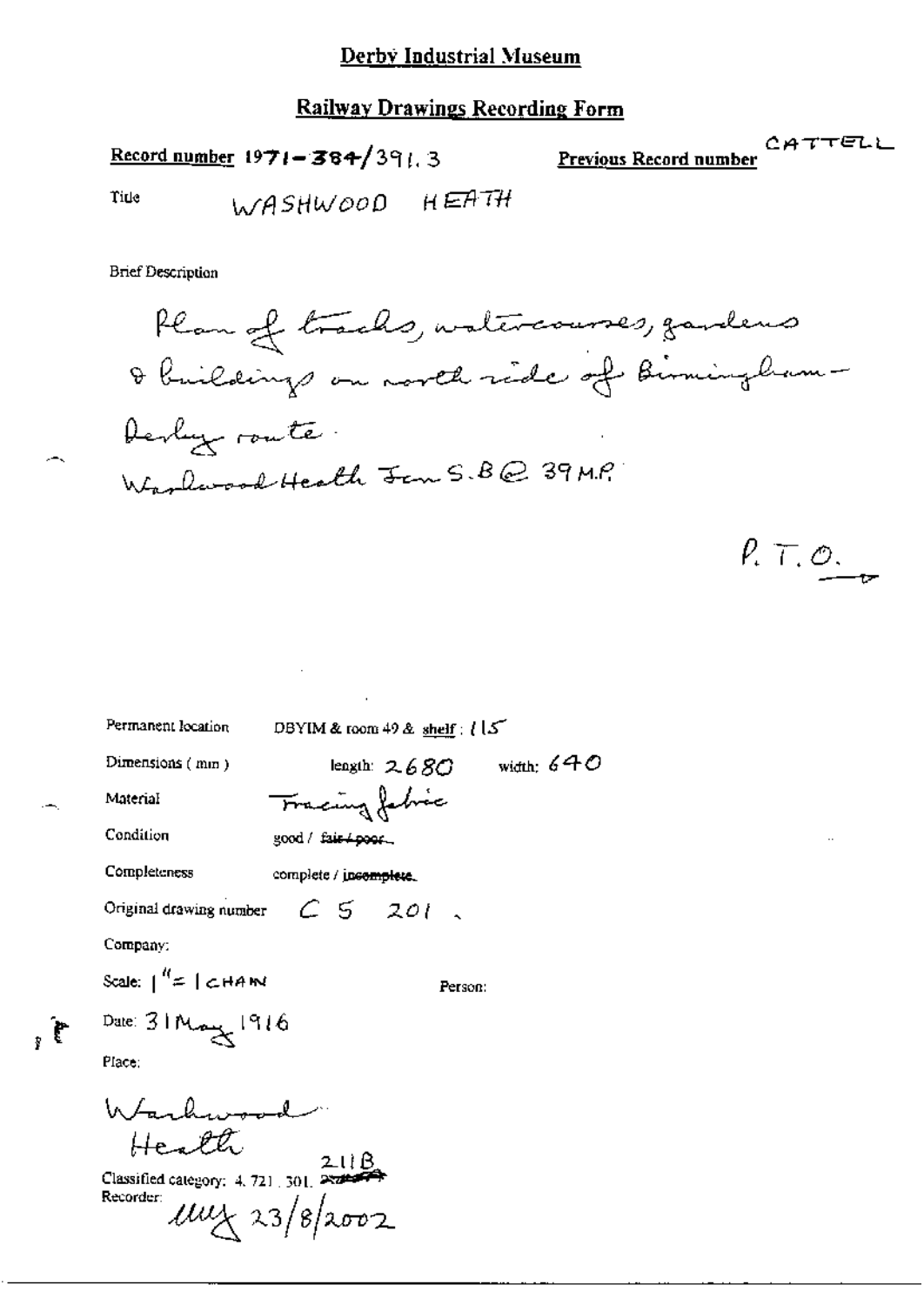#### **Railway Drawings Recording Form**

| <u>Record number</u> 1971 - 384/35 <sup>4</sup> | <b>Previous Record number</b> $\{Q\}$ | CATTELL |
|-------------------------------------------------|---------------------------------------|---------|
| Tide                                            | Saltley<br>Wardwood Health            |         |
|                                                 |                                       |         |

**Brief Description** 



| Permanent location                               | DBYIM & room 49 & shelf: $(14 -$    |              |  |  |
|--------------------------------------------------|-------------------------------------|--------------|--|--|
| Dimensions (mm)                                  | length: 1610                        | width: $670$ |  |  |
| Material                                         | Paper on folice                     |              |  |  |
| Condition                                        | good / f <del>air 7 poo</del> r     |              |  |  |
| Completeness                                     | complete / i <del>nconplete =</del> |              |  |  |
| Original drawing number $324/5006$ <sup>d-</sup> |                                     |              |  |  |
| Company:                                         |                                     |              |  |  |
| Scale: $1'' = 40$ FEET                           |                                     | Person:      |  |  |
| Dute :                                           |                                     |              |  |  |
| Place:                                           |                                     |              |  |  |
| Saltery                                          |                                     |              |  |  |

Classified category:  $4.721, 301, \frac{1}{200}$   $\frac{1}{24}$  2.11.8 Recorder:  $\mu$  $\approx$   $12/2002$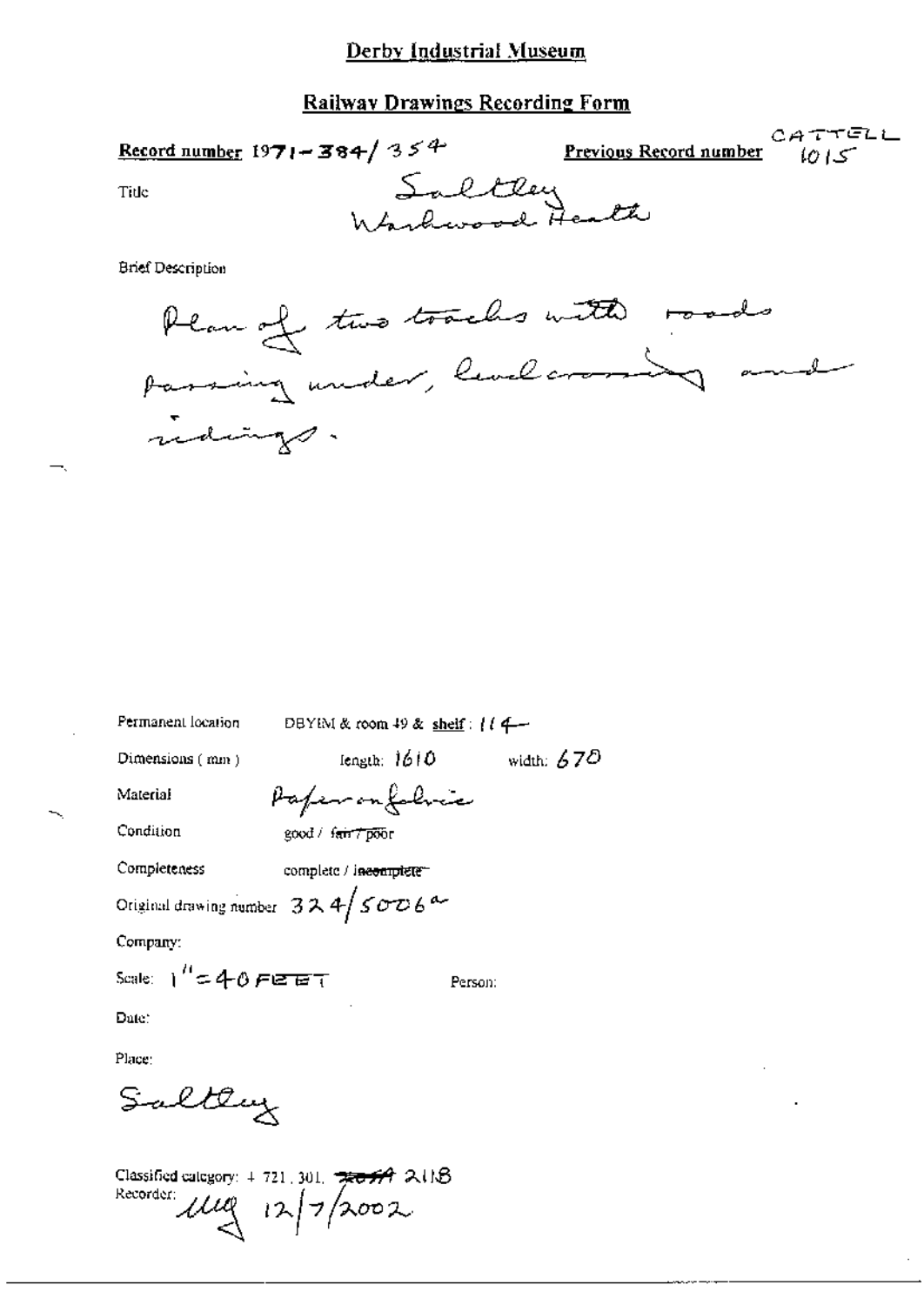Saltley

Record number  $1971 - 384 / 514$ 

CATTELL Previous Record number

Title

**Brief Description** 

Plan of tracks from Saltey Station bridge towards New Street rhowing riding tracks to River and Signal box.

width:  $390$ 

Permanent location

Dimensions (mm)

DBYIM & room 49 & shelf:  $118^{\circ}$ 

length:  $990$ 

Material

Pofer in folice good / fair / poor

Completeness

Condition

complete / incomplete

Original drawing number  $\left[ \rho_{H312} \right/ \rho_{\overline{D}}$ 

Company:

Person:

Date:

Place:

Saltey

Classified category 4, 721, 301,  $2HB$ Roconter Lug 25/9/2003